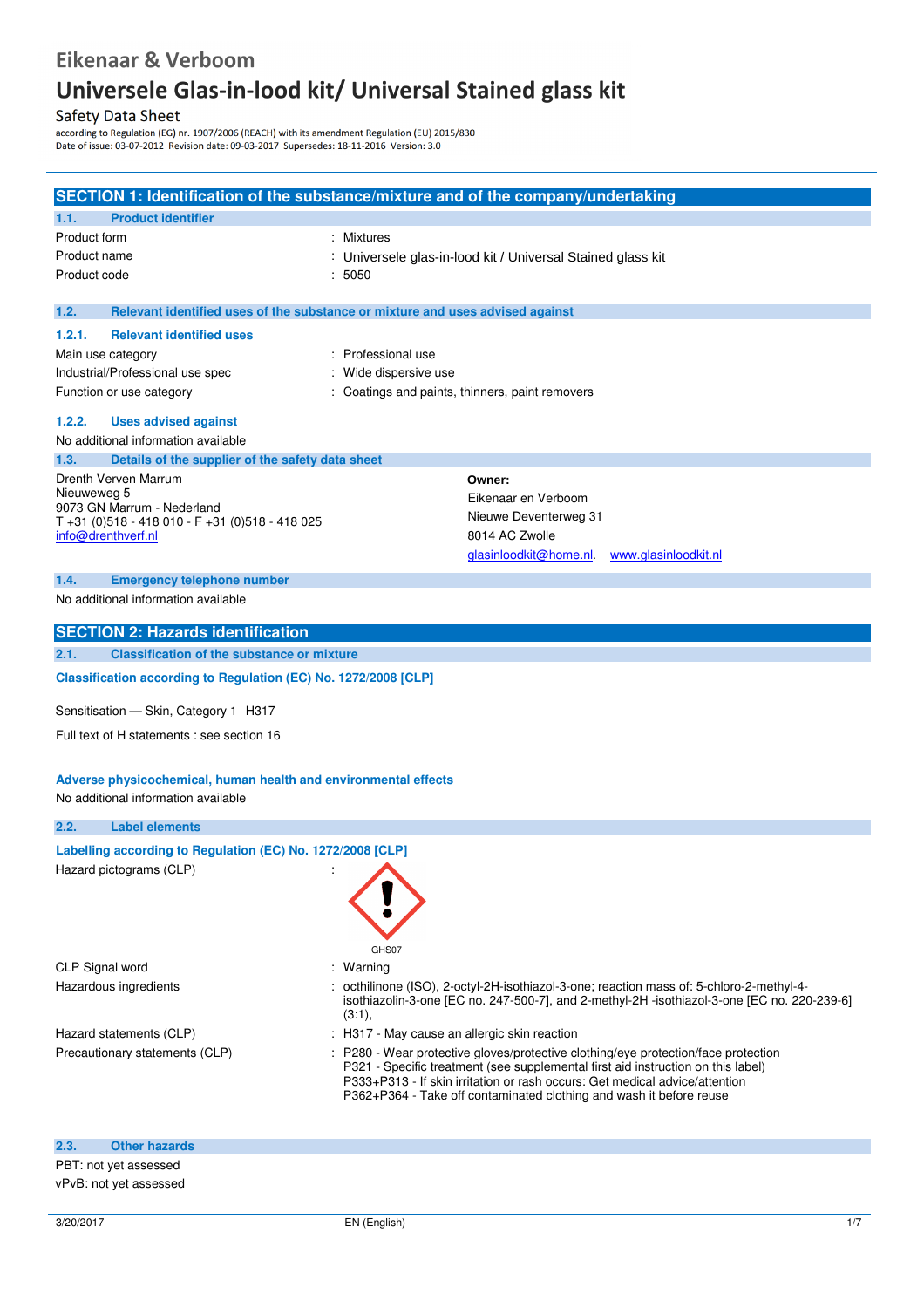Safety Data Sheet

according to Regulation (EC) No. 1907/2006 (REACH) with its amendment Regulation (EU) 2015/830

## **SECTION 3: Composition/information on ingredients**

### **3.1. Substances**

#### Not applicable

#### **3.2. Mixtures**

| <b>Name</b>                                                                                                                                    | <b>Product identifier</b>                                              | $\%$ | <b>Classification according to</b><br><b>Regulation (EC) No.</b><br>1272/2008 [CLP]                                                                                                          |  |
|------------------------------------------------------------------------------------------------------------------------------------------------|------------------------------------------------------------------------|------|----------------------------------------------------------------------------------------------------------------------------------------------------------------------------------------------|--|
| 3-iodo-2-propynyl butylcarbamate; 3-iodoprop-2-yn-1-yl<br>butylcarbamate                                                                       | (CAS No) 55406-53-6<br>(EC No) 259-627-5<br>(EC Index No) 616-212-00-7 | < 1  | Acute Tox. 3 (Inhalation), H331<br>Acute Tox. 4 (Oral), H302<br>STOT RE 1. H372<br>Eye Dam. 1, H318<br>Skin Sens. 1, H317<br>Aquatic Acute 1, H400 (M=10)<br>Aquatic Chronic 1, H410         |  |
| octhilinone (ISO), 2-octyl-2H-isothiazol-3-one                                                                                                 | (CAS No) 26530-20-1<br>(EC No) 247-761-7<br>(EC Index No) 613-112-00-5 | < 1  | Acute Tox. 3 (Inhalation), H331<br>Acute Tox. 3 (Dermal), H311<br>Acute Tox. 4 (Oral), H302<br>Skin Corr. 1B, H314<br>Skin Sens. 1, H317<br>Aquatic Acute 1, H400<br>Aquatic Chronic 1, H410 |  |
| Pyrithione Zinc                                                                                                                                | (CAS No) 13463-41-7<br>(EC No) 236-671-3                               | < 1  | Acute Tox. 3 (Oral), H301<br>Eye Dam. 1, H318<br>Aquatic Acute 1, H400 (M=10)<br>Aquatic Chronic 1, H410                                                                                     |  |
| Bronopol (INN)                                                                                                                                 | (CAS No) 52-51-7<br>(EC No) 200-143-0<br>(EC Index No) 603-085-00-8    | < 1  | Acute Tox. 4 (Dermal), H312<br>Acute Tox. 4 (Oral), H302<br>STOT SE 3, H335<br>Skin Irrit. 2, H315<br>Eye Dam. 1, H318<br>Aquatic Acute 1, H400 (M=10)                                       |  |
| reaction mass of: 5-chloro-2-methyl-4-isothiazolin-3-one [EC<br>no. 247-500-7], and 2-methyl-2H -isothiazol-3-one [EC no.<br>220-239-6] (3:1), | (CAS No) 55965-84-9<br>(EC Index No) 613-167-00-5                      | < 1  | Acute Tox. 3 (Inhalation), H331<br>Acute Tox. 3 (Dermal), H311<br>Acute Tox. 3 (Oral), H301<br>Skin Corr. 1B, H314<br>Skin Sens. 1, H317<br>Aquatic Acute 1, H400<br>Aquatic Chronic 1, H410 |  |
| <b>Specific concentration limits:</b>                                                                                                          |                                                                        |      |                                                                                                                                                                                              |  |

| <b>Name</b>                                                                                                                                    | <b>Product identifier</b>                                              | <b>Specific concentration limits</b>                                                                                                                     |
|------------------------------------------------------------------------------------------------------------------------------------------------|------------------------------------------------------------------------|----------------------------------------------------------------------------------------------------------------------------------------------------------|
| octhilinone (ISO), 2-octyl-2H-isothiazol-3-one                                                                                                 | (CAS No) 26530-20-1<br>(EC No) 247-761-7<br>(EC Index No) 613-112-00-5 | (C >= 0.05) Skin Sens. 1, H317                                                                                                                           |
| reaction mass of: 5-chloro-2-methyl-4-isothiazolin-3-one [EC<br>no. 247-500-7], and 2-methyl-2H -isothiazol-3-one [EC no.<br>220-239-6] (3:1), | (CAS No) 55965-84-9<br>(EC Index No) 613-167-00-5                      | (C > = 0.0015) Skin Sens. 1, H317<br>$(0.06 = < C < 0.6)$ Eye Irrit. 2, H319<br>(0.06 = < C < 0.6) Skin Irrit. 2, H315<br>(C >= 0.6) Skin Corr. 1B, H314 |

#### Full text of H-statements: see section 16

| <b>SECTION 4: First aid measures</b>                                |                                                                                                                                                  |
|---------------------------------------------------------------------|--------------------------------------------------------------------------------------------------------------------------------------------------|
| <b>Description of first aid measures</b><br>4.1.                    |                                                                                                                                                  |
| First-aid measures general                                          | : If you feel unwell, seek medical advice (show the label where possible). Never give anything by<br>mouth to an unconscious person.             |
| First-aid measures after inhalation                                 | : If breathing is difficult, remove victim to fresh air and keep at rest in a position comfortable for<br>breathing. Assure fresh air breathing. |
| First-aid measures after skin contact                               | : Remove/Take off immediately all contaminated clothing.                                                                                         |
| First-aid measures after eye contact                                | : IF IN EYES: Rinse cautiously with water for several minutes. Remove contact lenses, if present<br>and easy to do. Continue rinsing.            |
| First-aid measures after ingestion                                  | : Rinse mouth. If accidentally swallowed obtain immediate medical attention. Do NOT induce<br>vomiting.                                          |
| 4.2.<br>Most important symptoms and effects, both acute and delayed |                                                                                                                                                  |
| No additional information available                                 |                                                                                                                                                  |

No additional information available

**4.3. Indication of any immediate medical attention and special treatment needed** 

No additional information available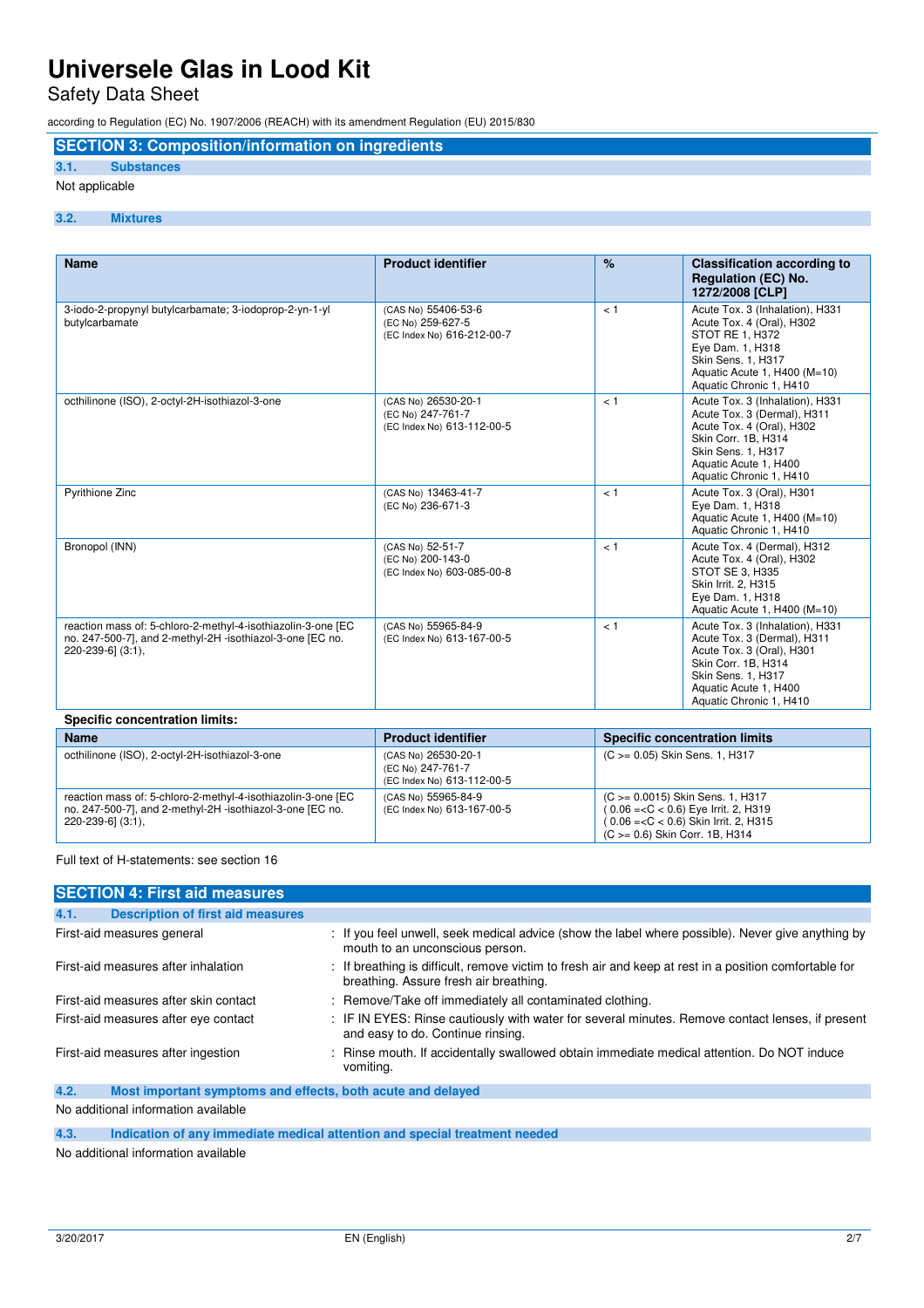Safety Data Sheet

according to Regulation (EC) No. 1907/2006 (REACH) with its amendment Regulation (EU) 2015/830

| <b>SECTION 5: Fire-fighting measures</b>                                                                                                                  |                                                                                                                                                                          |
|-----------------------------------------------------------------------------------------------------------------------------------------------------------|--------------------------------------------------------------------------------------------------------------------------------------------------------------------------|
| <b>Extinguishing media</b><br>5.1.                                                                                                                        |                                                                                                                                                                          |
| Suitable extinguishing media                                                                                                                              | : Foam. Carbon dioxide. Water spray.                                                                                                                                     |
| Unsuitable extinguishing media                                                                                                                            | Do not use a heavy water stream.                                                                                                                                         |
| 5.2.                                                                                                                                                      | Special hazards arising from the substance or mixture                                                                                                                    |
| Fire hazard                                                                                                                                               | Decomposition products may be a hazard to health. Hazardous decomposition products may<br>be released during prolonged heating like smokes, carbon monoxide and dioxide. |
| 5.3.<br><b>Advice for firefighters</b>                                                                                                                    |                                                                                                                                                                          |
| Firefighting instructions                                                                                                                                 | : Cool closed containers exposed to fire with water spray.                                                                                                               |
| Protection during firefighting                                                                                                                            | During spraying wear suitable respiratory equipment.                                                                                                                     |
| <b>SECTION 6: Accidental release measures</b>                                                                                                             |                                                                                                                                                                          |
| 6.1.                                                                                                                                                      | Personal precautions, protective equipment and emergency procedures                                                                                                      |
| General measures                                                                                                                                          | : Refer to protective measures listed in Sections 7 and 8.                                                                                                               |
| 6.1.1.<br>For non-emergency personnel<br>No additional information available<br>6.1.2.<br>For emergency responders<br>No additional information available |                                                                                                                                                                          |
|                                                                                                                                                           |                                                                                                                                                                          |
| 6.2.<br><b>Environmental precautions</b>                                                                                                                  | Prevent entry to sewers and public waters. Notify authorities if liquid enters sewers or public waters.                                                                  |
|                                                                                                                                                           |                                                                                                                                                                          |
| 6.3.                                                                                                                                                      | Methods and material for containment and cleaning up                                                                                                                     |
| Methods for cleaning up                                                                                                                                   | : Clean preferably with a detergent - Avoid the use of solvents.                                                                                                         |
| 6.4.<br><b>Reference to other sections</b>                                                                                                                |                                                                                                                                                                          |
| No additional information available                                                                                                                       |                                                                                                                                                                          |
| <b>SECTION 7: Handling and storage</b>                                                                                                                    |                                                                                                                                                                          |
| <b>Precautions for safe handling</b><br>7.1.                                                                                                              |                                                                                                                                                                          |
| Precautions for safe handling                                                                                                                             | : Avoid contact with skin and eyes. Do not eat, drink or smoke when using this product.                                                                                  |
| 7.2.                                                                                                                                                      | Conditions for safe storage, including any incompatibilities                                                                                                             |
| Storage conditions                                                                                                                                        | : Keep container tightly closed.                                                                                                                                         |
| Storage area                                                                                                                                              | Store according to local legislation. Store in a well-ventilated place.                                                                                                  |
| Special rules on packaging                                                                                                                                | Store in a closed container.                                                                                                                                             |
| 7.3.<br><b>Specific end use(s)</b>                                                                                                                        |                                                                                                                                                                          |
| For more information see the Product Sheet.                                                                                                               |                                                                                                                                                                          |
|                                                                                                                                                           | <b>SECTION 8: Exposure controls/personal protection</b>                                                                                                                  |
| <b>Control parameters</b><br>8.1.                                                                                                                         |                                                                                                                                                                          |
| No additional information available                                                                                                                       |                                                                                                                                                                          |

### **8.2. Exposure controls**

### **Appropriate engineering controls:**

Provide adequate ventilation.

### **Materials for protective clothing:**

| Condition        | <b>Material</b> | ำ*ุดาต่อ สาราช <del>และท</del> |
|------------------|-----------------|--------------------------------|
| Good resistance: | ™yvek®          |                                |

### **Hand protection:**

In case of repeated or prolonged contact wear gloves

| Type              | <b>Material</b>                                                 | Permeation            | Thickness (mm) | <b>Penetration</b> | <b>Standard</b> |
|-------------------|-----------------------------------------------------------------|-----------------------|----------------|--------------------|-----------------|
| Disposable gloves | Viton <sup>®</sup> II. Nitrile<br>rubber (NBR), Butyl<br>rubber | $3$ ( $> 60$ minutes) | $0.20$ mm      | 1 ( $< 4.0$ )      | <b>EN 374</b>   |

#### **Eye protection:**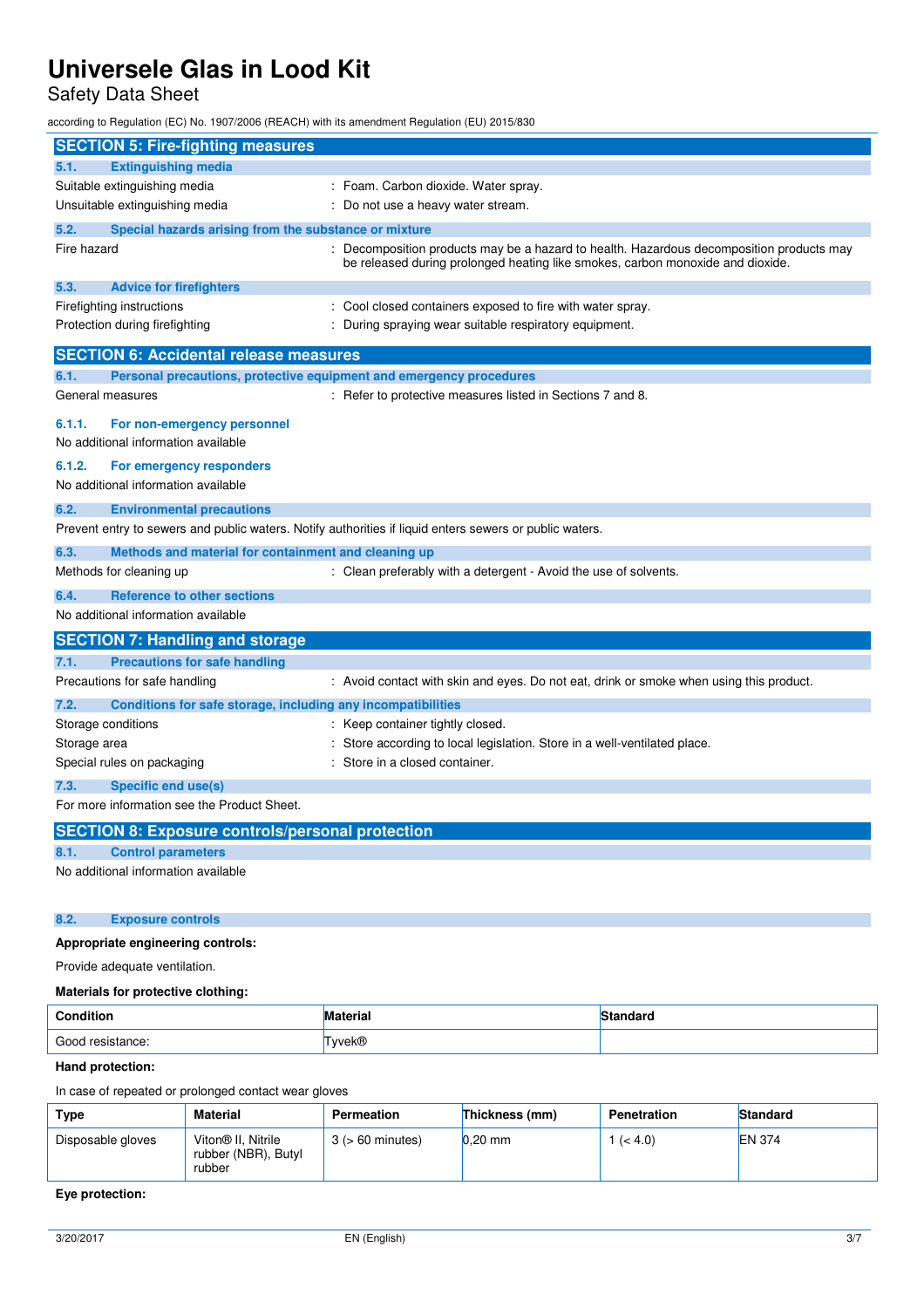# Safety Data Sheet

according to Regulation (EC) No. 1907/2006 (REACH) with its amendment Regulation (EU) 2015/830

Wear security glasses which protect from splashes

#### **Skin and body protection:**

Wear suitable protective clothing

| <b>Type</b>           | ™andaru |
|-----------------------|---------|
| Tyvek® Gown/Coveralls |         |

#### **Respiratory protection:**

Usually no personal respirative protection necessary



#### **Environmental exposure controls:**

Do not discharge into drains or the environment.

#### **Other information:**

Do not eat, drink or smoke when using this product.

## **SECTION 9: Physical and chemical properties**

| 9.1.                        | Information on basic physical and chemical properties |  |                                  |
|-----------------------------|-------------------------------------------------------|--|----------------------------------|
| <b>Physical state</b>       |                                                       |  | : Liquid                         |
| Colour                      |                                                       |  | Colourless.                      |
| Odour                       |                                                       |  | characteristic.                  |
| Odour threshold             |                                                       |  | No data available                |
| рH                          |                                                       |  | No data available                |
|                             | Relative evaporation rate (butylacetate=1)            |  | No data available                |
| Melting point               |                                                       |  | No data available                |
| Freezing point              |                                                       |  | No data available                |
| Boiling point               |                                                       |  | : >= 100 ℃                       |
| Flash point                 |                                                       |  | 100 (≥ 100) °C                   |
|                             | Auto-ignition temperature                             |  | No data available                |
|                             | Decomposition temperature                             |  | No data available                |
|                             | Flammability (solid, gas)                             |  | No data available                |
| Vapour pressure             |                                                       |  | No data available                |
|                             | Relative vapour density at 20 $^{\circ}$ C            |  | No data available                |
| Relative density            |                                                       |  | No data available                |
| Density                     |                                                       |  | 1.642 kg/l                       |
| Solubility                  |                                                       |  | Miscible with water.             |
| Log Pow                     |                                                       |  | No data available                |
|                             | Viscosity, kinematic                                  |  | $≥ 21315.469$ mm <sup>2</sup> /s |
| Viscosity, dynamic          |                                                       |  | No data available                |
| <b>Explosive properties</b> |                                                       |  | No data available                |
|                             | Oxidising properties                                  |  | No data available                |
| <b>Explosive limits</b>     |                                                       |  | No data available                |
| 9.2.                        | <b>Other information</b>                              |  |                                  |

## VOC content : 0 g/l

|                                     | <b>SECTION 10: Stability and reactivity</b>       |  |
|-------------------------------------|---------------------------------------------------|--|
| 10.1.                               | <b>Reactivity</b>                                 |  |
|                                     | Decomposition products may be a hazard to health. |  |
| 10.2.                               | <b>Chemical stability</b>                         |  |
| No additional information available |                                                   |  |
|                                     | 10.3. Possibility of hazardous reactions          |  |
| Not established.                    |                                                   |  |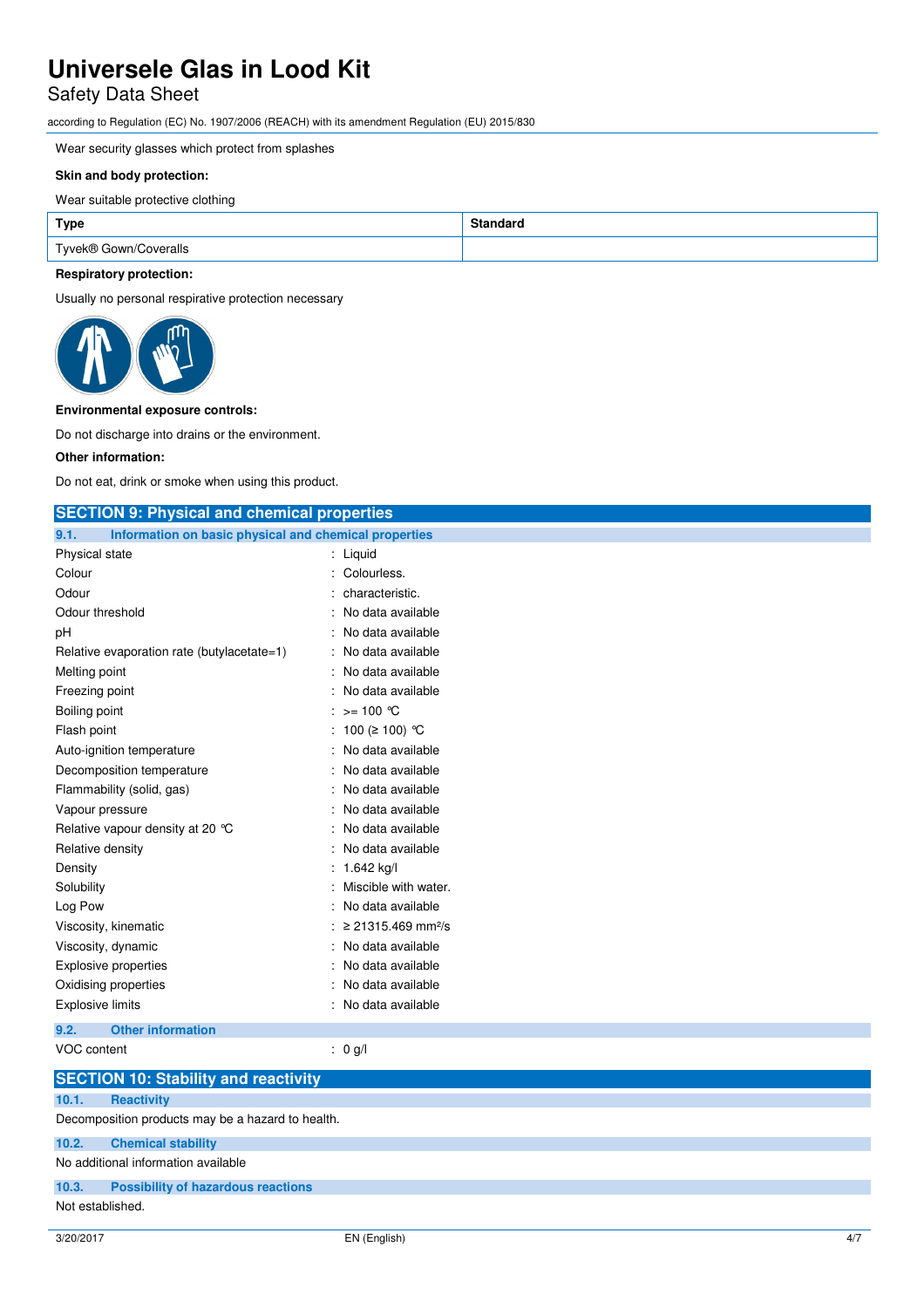# Safety Data Sheet

according to Regulation (EC) No. 1907/2006 (REACH) with its amendment Regulation (EU) 2015/830

| 10.4. | <b>Conditions to avoid</b>              |  |  |
|-------|-----------------------------------------|--|--|
|       | No additional information available     |  |  |
| 10.5. | Incompatible materials                  |  |  |
|       | No additional information available     |  |  |
| 10.6. | <b>Hazardous decomposition products</b> |  |  |

Under normal conditions of storage and use, hazardous decomposition products should not be produced.

| <b>SECTION 11: Toxicological information</b>                                       |                                      |  |  |
|------------------------------------------------------------------------------------|--------------------------------------|--|--|
| Information on toxicological effects<br>11.1.                                      |                                      |  |  |
| Acute toxicity                                                                     | : Not classified                     |  |  |
| $(7732 - 18 - 5)$                                                                  |                                      |  |  |
| LD50 oral rat                                                                      | > 89800 mg/kg                        |  |  |
| 3-iodo-2-propynyl butylcarbamate; 3-iodoprop-2-yn-1-yl butylcarbamate (55406-53-6) |                                      |  |  |
| LD50 oral rat                                                                      | $>$ 300 (300 - 500) mg/kg            |  |  |
| LD50 dermal rat                                                                    | > 2000 mg/kg                         |  |  |
| LC50 inhalation rat (mg/l)                                                         | 6.89 mg/l/4h                         |  |  |
| Skin corrosion/irritation                                                          | : Not classified                     |  |  |
| Serious eye damage/irritation                                                      | Not classified                       |  |  |
| Respiratory or skin sensitisation                                                  | May cause an allergic skin reaction. |  |  |
| Germ cell mutagenicity                                                             | Not classified                       |  |  |
| Carcinogenicity                                                                    | : Not classified                     |  |  |
| Reproductive toxicity                                                              | : Not classified                     |  |  |
| STOT-single exposure                                                               | : Not classified                     |  |  |
| STOT-repeated exposure                                                             | : Not classified                     |  |  |
| Aspiration hazard                                                                  | Not classified                       |  |  |
| Universele Glas in Lood Kit                                                        |                                      |  |  |
| Viscosity, kinematic                                                               | ≥ 21315.469 mm <sup>2</sup> /s       |  |  |

| <b>SECTION 12: Ecological information</b>                                                                                                       |                                       |  |  |  |
|-------------------------------------------------------------------------------------------------------------------------------------------------|---------------------------------------|--|--|--|
| <b>Toxicity</b><br>12.1.                                                                                                                        |                                       |  |  |  |
| : The product is not considered harmful to aquatic organisms nor to cause long-term adverse<br>Ecology - general<br>effects in the environment. |                                       |  |  |  |
| 3-iodo-2-propynyl butylcarbamate; 3-iodoprop-2-yn-1-yl butylcarbamate (55406-53-6)                                                              |                                       |  |  |  |
| LC50 fish 1                                                                                                                                     | $0.183(0.067 - 1.9)$ mg/l             |  |  |  |
| EC50 other aquatic organisms 1                                                                                                                  | $0.55$ (0.16 - 0.95) mg/l crustaceans |  |  |  |
|                                                                                                                                                 |                                       |  |  |  |
| 12.2.<br><b>Persistence and degradability</b>                                                                                                   |                                       |  |  |  |
| No additional information available                                                                                                             |                                       |  |  |  |
| 12.3.<br><b>Bioaccumulative potential</b>                                                                                                       |                                       |  |  |  |
| <b>Pyrithione Zinc (13463-41-7)</b>                                                                                                             |                                       |  |  |  |
| Log Pow                                                                                                                                         | 0.9                                   |  |  |  |
| 3-iodo-2-propynyl butylcarbamate; 3-iodoprop-2-yn-1-yl butylcarbamate (55406-53-6)                                                              |                                       |  |  |  |
| Log Pow                                                                                                                                         | 2.81                                  |  |  |  |
| 12.4.<br><b>Mobility in soil</b>                                                                                                                |                                       |  |  |  |
| No additional information available                                                                                                             |                                       |  |  |  |
| 12.5.<br><b>Results of PBT and vPvB assessment</b>                                                                                              |                                       |  |  |  |
| Universele Glas in Lood Kit                                                                                                                     |                                       |  |  |  |
| PBT: not yet assessed                                                                                                                           |                                       |  |  |  |

**12.6. Other adverse effects**  No additional information available

vPvB: not yet assessed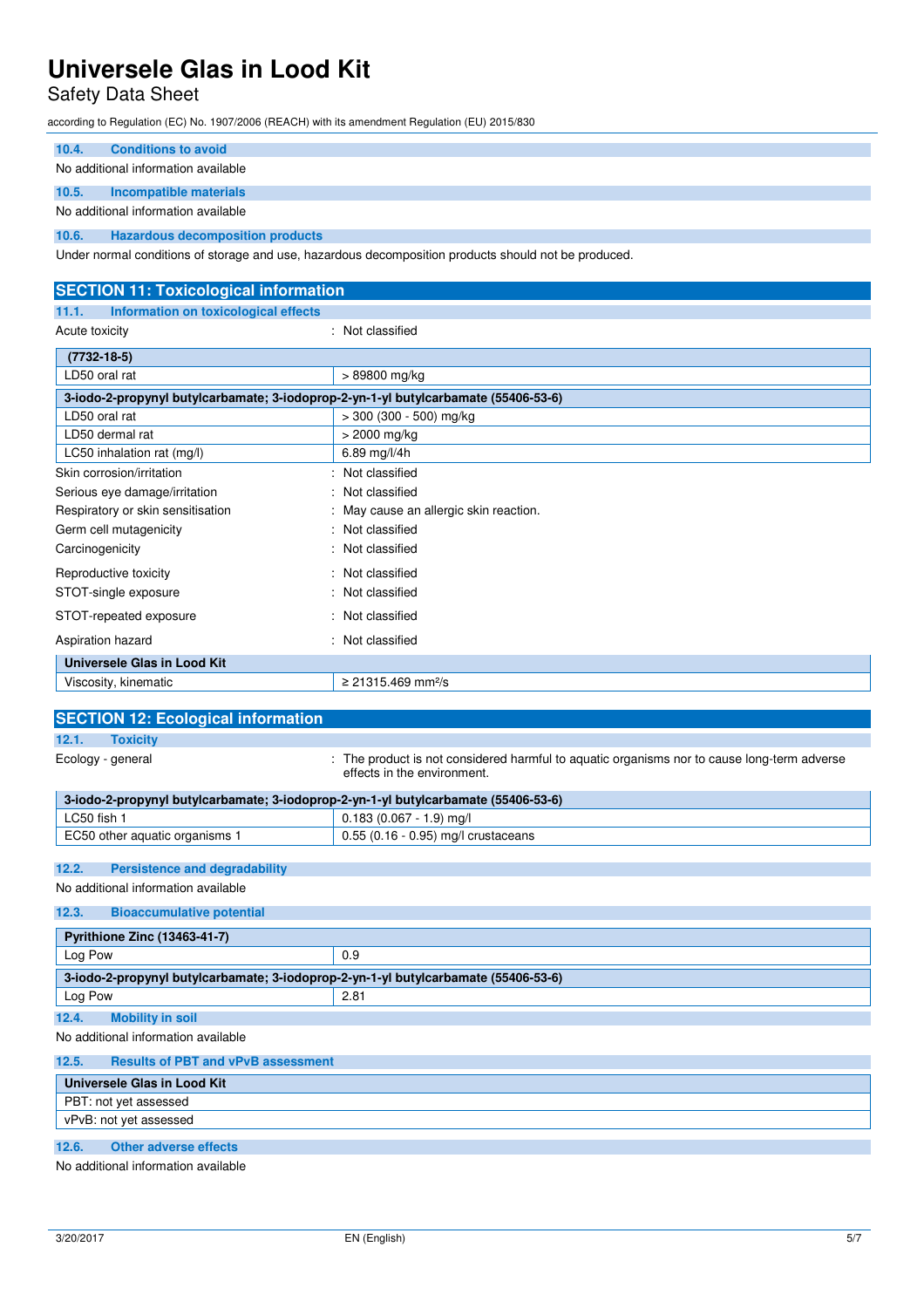Safety Data Sheet

according to Regulation (EC) No. 1907/2006 (REACH) with its amendment Regulation (EU) 2015/830

| <b>SECTION 13: Disposal considerations</b> |                                                                |  |  |
|--------------------------------------------|----------------------------------------------------------------|--|--|
| <b>Waste treatment methods</b><br>13.1.    |                                                                |  |  |
| Regional legislation (waste)               | Disposal must be done according to official regulations.       |  |  |
| Sewage disposal recommendations            | : Dispose of in accordance with relevant local regulations.    |  |  |
| Ecology - waste materials                  | : Avoid release to the environment.                            |  |  |
| European List of Waste (LoW) code          | : 08 01 00 - wastes from MFSU and removal of paint and varnish |  |  |

### **SECTION 14: Transport information**

| In accordance with ADR / RID               |                                   |  |
|--------------------------------------------|-----------------------------------|--|
| <b>ADR</b>                                 | <b>RID</b>                        |  |
| 14.1.<br><b>UN number</b>                  |                                   |  |
| Not applicable                             | Not applicable                    |  |
| <b>UN proper shipping name</b><br>14.2.    |                                   |  |
| Not applicable                             | Not applicable                    |  |
| <b>Transport hazard class(es)</b><br>14.3. |                                   |  |
| Not applicable                             | Not applicable                    |  |
| Not applicable                             | Not applicable                    |  |
| 14.4.<br><b>Packing group</b>              |                                   |  |
| Not applicable                             | Not applicable                    |  |
| <b>Environmental hazards</b><br>14.5.      |                                   |  |
| Dangerous for the environment: No          | Dangerous for the environment: No |  |
| No supplementary information available     |                                   |  |

## **14.6. Special precautions for user**

#### **- Overland transport**

No data available

#### **- Rail transport**

No data available

**14.7. Transport in bulk according to Annex II of Marpol and the IBC Code** 

Not applicable

#### **SECTION 15: Regulatory information**

**15.1. Safety, health and environmental regulations/legislation specific for the substance or mixture** 

#### **15.1.1. EU-Regulations**

Contains no REACH substances with Annex XVII restrictions Contains no substance on the REACH candidate list

Contains no REACH Annex XIV substances

VOC content : 0 g/l

#### **15.1.2. National regulations**

No additional information available

#### **15.2. Chemical safety assessment**

No chemical safety assessment has been carried out

## **SECTION 16: Other information**

Indication of changes:

The information supplied has been based upon the current level of information available, for the purpose of specifying the requirements regarding environment, health and safety in conjunction

|  |  |  |  |  | with the product. They are not to be interpreted as a warranty. |
|--|--|--|--|--|-----------------------------------------------------------------|
|--|--|--|--|--|-----------------------------------------------------------------|

| <u>ാറ</u><br><u>.</u> | .<br>information<br>ditional                   | Added      |  |
|-----------------------|------------------------------------------------|------------|--|
| -16                   | composition/informatio?<br>inaredients ہ<br>וש | Added<br>. |  |

| Abbreviations and acronyms: |                                                                                                 |     |
|-----------------------------|-------------------------------------------------------------------------------------------------|-----|
| <b>ADN</b>                  | European Agreement concerning the International Carriage of Dangerous Goods by Inland Waterways |     |
| <b>ADR</b>                  | European Agreement concerning the International Carriage of Dangerous Goods by Road             |     |
| ATE                         | <b>Acute Toxicity Estimate</b>                                                                  |     |
| 3/20/2017                   | EN (English)                                                                                    | 6/7 |